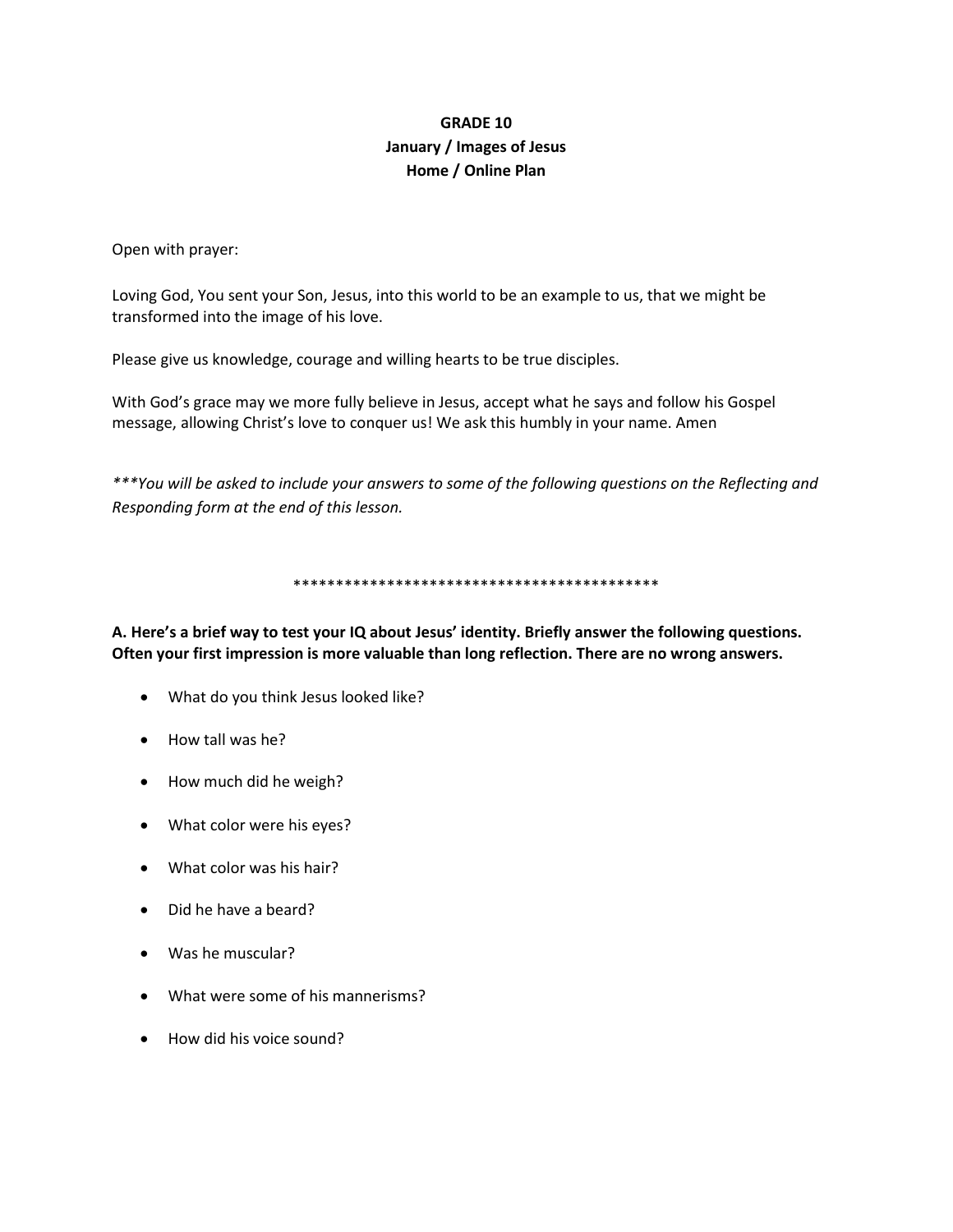*Most images of Jesus follow a general model: tall, white male with long locks and flowing robe. Recent research shows that Jesus was probably short, standing roughly 5 foot 5 inches tall. This image is based on skeletal remains from people found in [Judea,](https://www.britannica.com/place/Judaea) a region in ancient Palestine, and Egyptian areas during the time Jesus lived. Additionally, people living in Judea and Egypt during that time had brown eyes, black hair and olive skin, which means Jesus doesn't fit the white European archetype.*

*Historical texts, portraits and remains also suggest that Jesus likely kept his hair and beard short for hygienic reasons—namely, to keep lice away. And when it comes to his garments, it appears that Jesus' plain tunic was more ragged than pristine, as often shown in images. The point of these images was never to show Jesus as a man, but to make theological points about who Jesus was as Christ (King, Judge) and divine Son. There were meant to tell us something about Jesus. They have evolved over time to the standard "Jesus" we recognize.*

*Jesus is just really someone who looked very poor. In the Gospels, Jesus is not described, either as tall or short, good-looking or plain, muscular or frail. We are told his age is "about 30 years of age" (Luke 3:23), but there is nothing that dramatically distinguishes him, at least at first sight.*

# **B. Rank the following New Testament descriptions of Jesus from the most appealing (1) to the least appealing (8):**

- Lord and Christ
- Authoritative teacher
- Lord of Lords and King of kings
- Suffering messiah
- New high priest
- Saving prophet
- God's Son, sent for salvation
- Judge of the living and the dead

### **Which do you see as positive images?**

### **Which do you see as negative images?**

**Have your perceptions of these qualities changed over time?**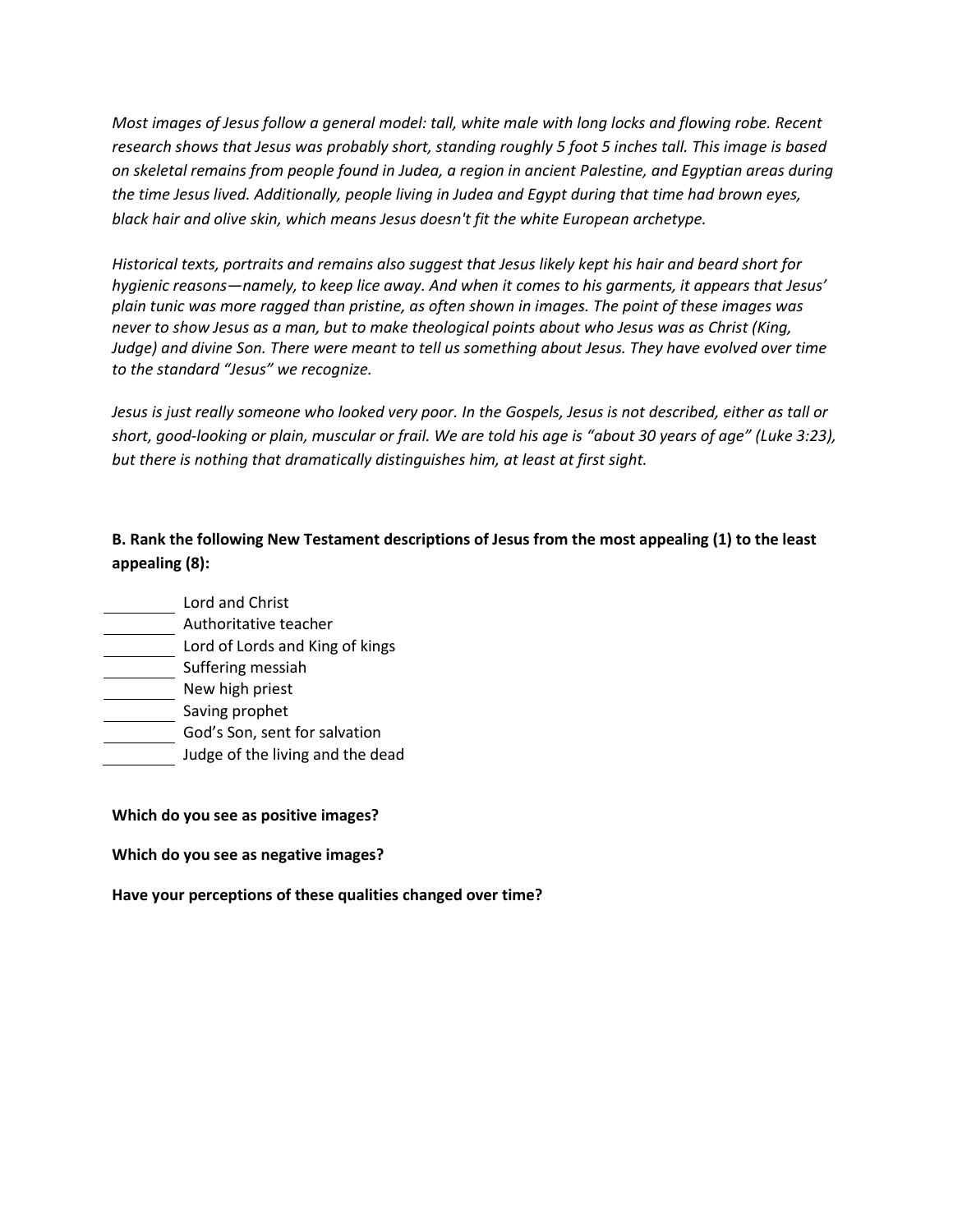**C. On each line of the chart below, there are two different words describing Jesus. Circle the word which you think most applies to Jesus as you imagine him to be.** 

| Firm          |
|---------------|
| Stern         |
| Talkative     |
| Figurative    |
| Punishing     |
| Cautious      |
| Leisurely     |
| Detached      |
| Unsympathetic |
| Controlled    |
| Feeling       |
| Spontaneous   |
| Hesitant      |
| Uncritical    |
| Careless      |
| Merciful      |
| Lively        |
| Trustful      |
| Lay           |
| Abstract      |
| Christian     |
| Passive       |
|               |

**D. Use padlet to choose an image of Jesus that you feel best personifies Jesus as you see him.** 

**<https://padlet.com/MOTVformation/7a7h3xps4hz8xn86>**

*(If you've never used padlet, see last page for directions)*

- **Why did you choose this image?**
- **How does this image express your understanding of Jesus?**
- **Does this image raise any questions for you about who Jesus is?**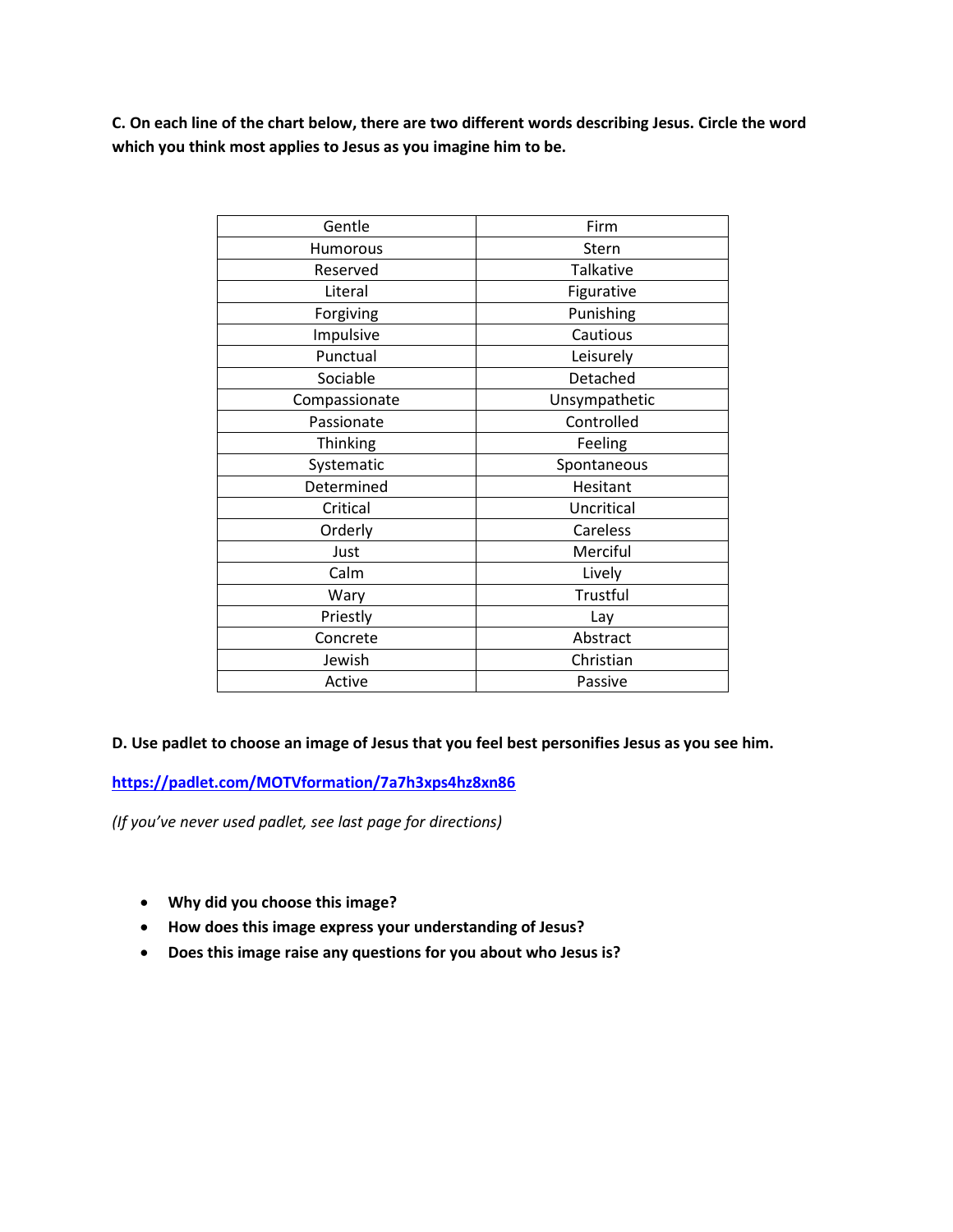### **Take a few moments to reflect on these two questions.**

- Have you ever felt like you were with people that had the wrong image of you?
- How have you risen above it?

To summarize this activity:

- We really don't know what Jesus actually looked like
- Many of the images we have of Jesus were created to teach us something about him
- Our image(s) of Jesus affect what we believe about Jesus and how we relate to Jesus
- We may have incorrect images of others. It is up to us to overcome our perceptions of others by being open and nonjudgmental towards them, "seeing Christ in others."
- Others may also have inaccurate images of us, but we are able to rise above those images by being our true selves and "being Christ for others."

Go to th[e Reflecting and Responding](https://forms.gle/hWxqsUAP5aJSEVxv5) form, answer the questions, and submit

CLOSE BY PRAYING THE OUR FATHER.